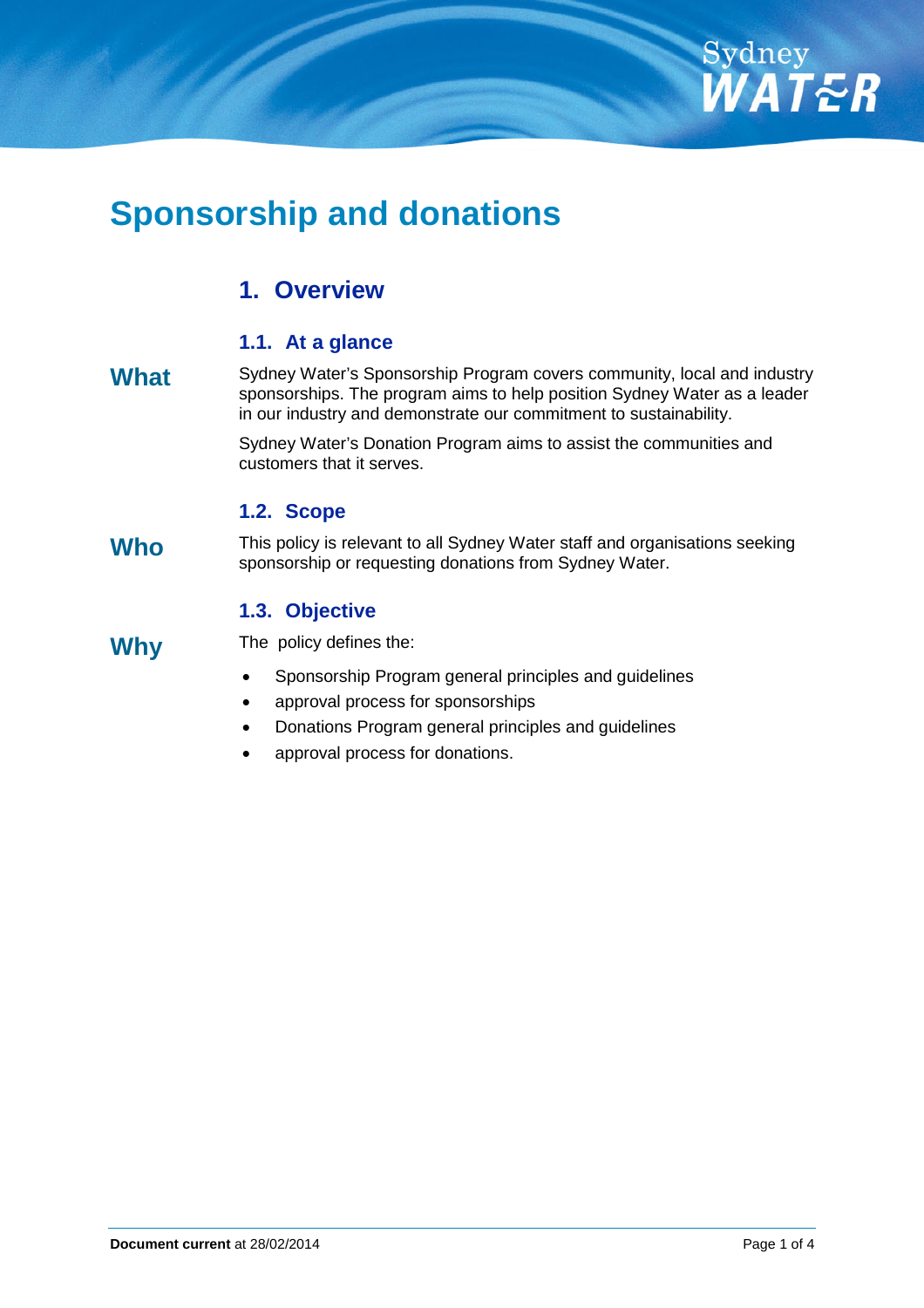#### **1.4. Board approvals**

Once a year, the Board of Directors approves the direction, strategy and budget for sponsorship and donations. The Board will also be provided an update on the status of the sponsorship and donation portfolio mid year. Under specific circumstances, the Board will also approve individual sponsorships (see below).

#### **1.5. Sponsorships**

For any sponsorship to be considered, they must first meet mandatory criteria. Sydney Water will not sponsor opportunities that:

- 1. have a conflict of interest (eg no bottled or filtered water companies)
- 2. demonstrate political, religious or socially divisive objectives
- 3. denigrate or offend the community.

Sponsorships are hard to confine perfectly to Sydney Water's area of operation. If a sponsorship falls partially outside (geographically), it must be submitted to the Board for approval. Justification will need to be given about how the sponsorship impacts Sydney Water customers and demonstrates value for money.

All sponsorships are assessed against a standard set of criteria.

The criteria includes:

- capable of promoting our commitment to sustainability, including
	- o management of the water cycle and/or
	- o environmental protection and/or
	- o energy and water efficiency and/or
	- o waste management (eg biosolids).

Proposals that fulfil these criteria are then considered for formal recommendation. All recommended requests are referred to the Manager, Corporate Public Affairs and General Manager, Business Strategy and Resilience for endorsement and to the Managing Director for approval.

The Board will approve individual sponsorships when:

- the Managing Director has a conflict of interest
- it is recommended adding a new sponsorship to the portfolio if the amount is greater than \$40K each year
- it is recommended to upgrade an existing sponsorship by more than 50% of the original contract cost
- the sponsorship partially falls outside of Sydney Water's geographic area.

Sponsorship approval documentation and payments can only be made through the Stakeholder Engagement, Education & Partnerships team. No other area within Sydney Water can enter into any sponsorship agreements using Sydney Water funds.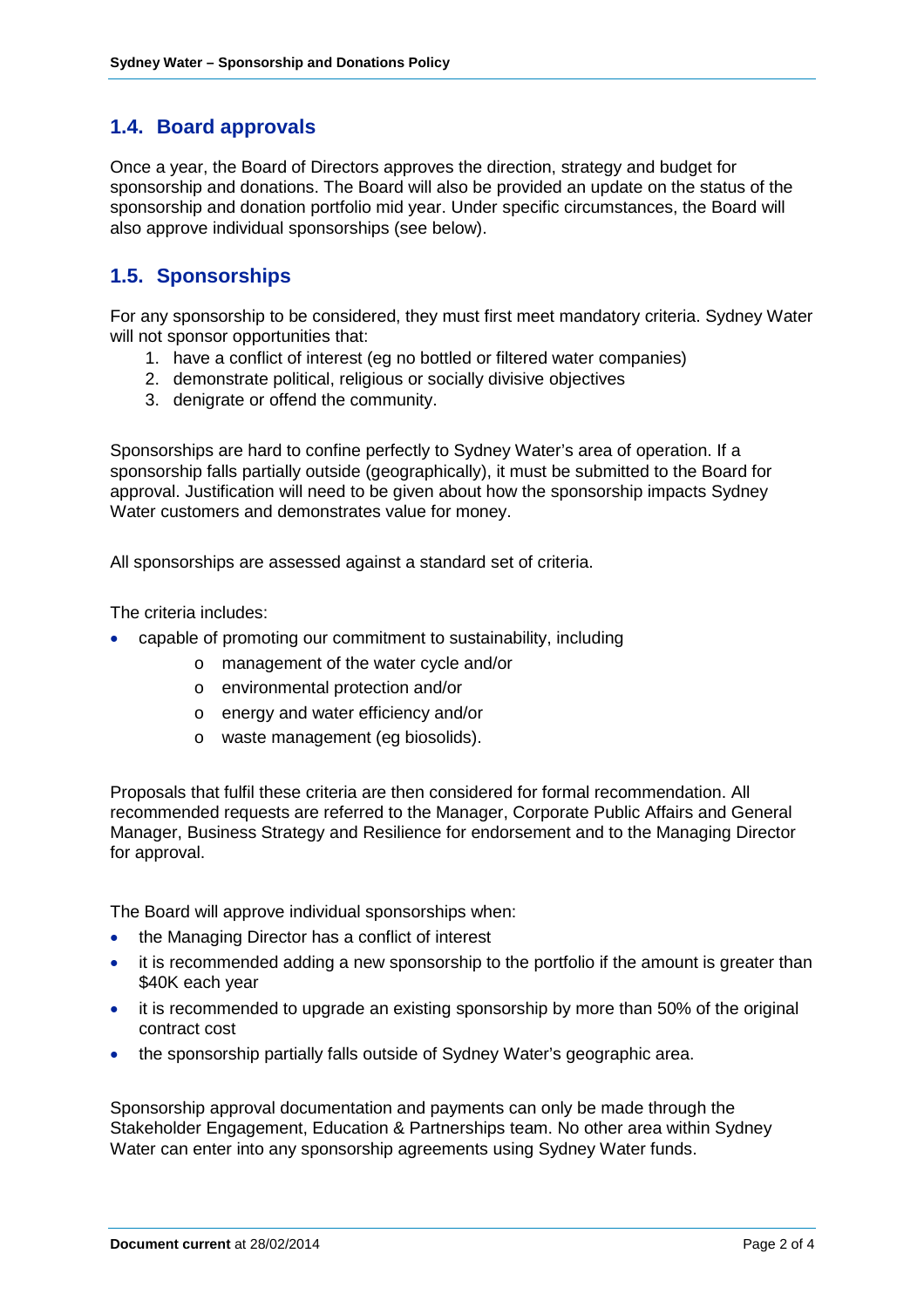#### **1.6. Donations**

For donations, all documentation is prepared by the Stakeholder Engagement, Education & Partnerships and referred to the Manager, Manager, Corporate Public Affairs and General Manager, Business Strategy and Resilience for approval. The Managing Director also has authority to sign off on donations. No other area within Sydney Water can make a donation with Sydney Water funds.

Sydney Water does not provide donations in the form of promotional items and giveaways unless it directly supports Sydney Water's strategy and the Manager of Media & External Communication gives approval.